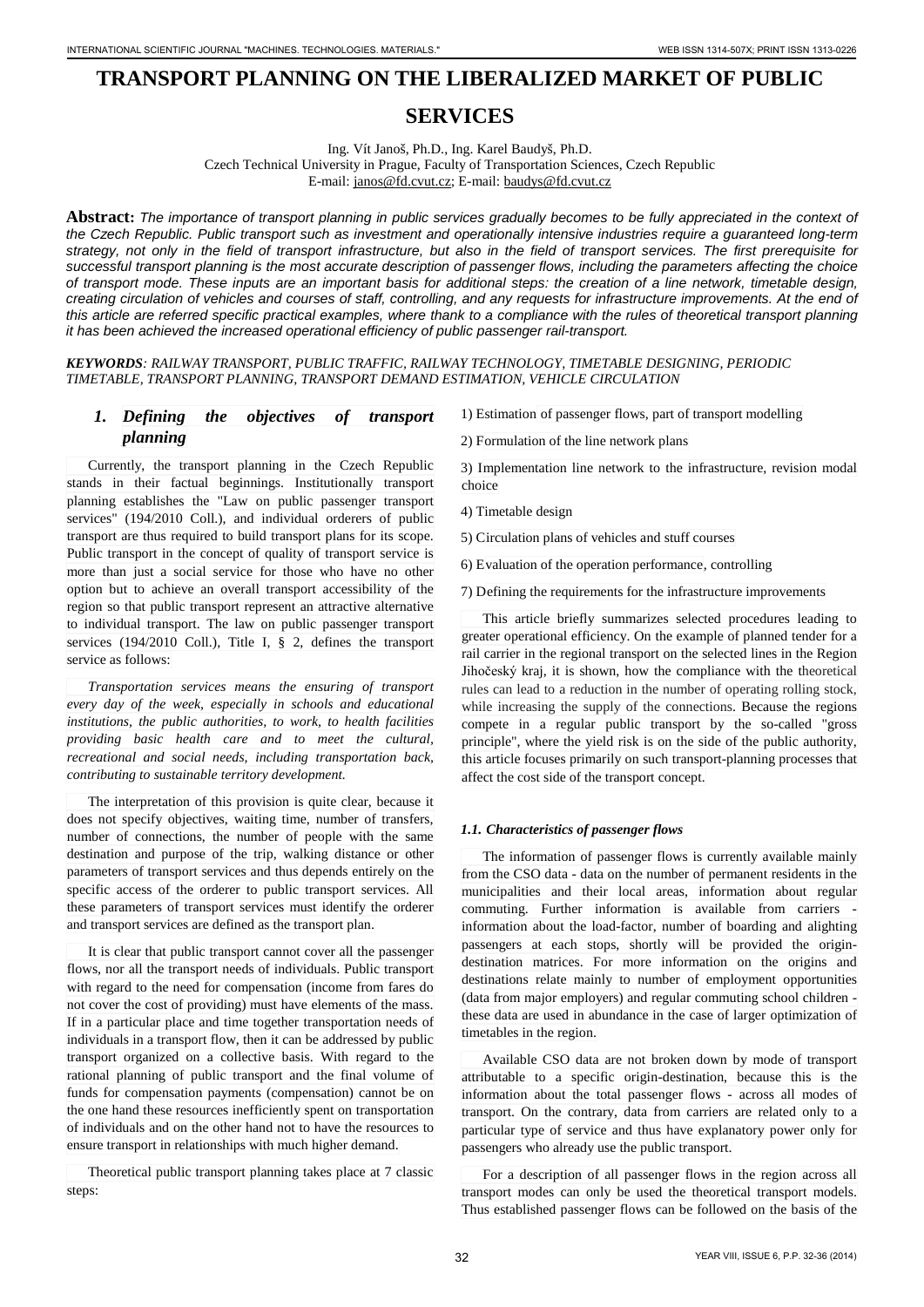availability of origins and destinations of share assigned to each mode of transport - theoretically calculated passenger flows thus assign theoretical modal split. It shows how important is the role of public transport in a whole transport system where there is generally a high demand for transport and the passenger flows which makes it suitable to be targeted and at the same time, in which relations there is a most unused potential for public transport.

Contemporary no region today has processed quality transport model, because the benefits of high-quality and comprehensive transport modelling in the Czech area are still not fully appreciated. What is missing, is a quality travel surveys, surveys on the transport behaviour and sensitivity of users to parameters of public transport offer. Finally, it is difficult, often impossible, to group the time incommensurable data needed for the transport model setting.

For the purpose of transport planning are so often used incremental theoretical gravity models of passenger flows in the region. The output of these models is the proportional comparison of significance of passenger flows, often associated with the theoretical calculation of the modal split.

 From the gravity model taking into account the modal split can be seen, how the public transport is successful in individual relations. Clearly then follows the disproportion in the region and the relations that represent the greatest potential for growth in public transport. Juxtaposition of relations can also be inferred where is potential for core railway lines, collecting railway lines and core bus services.

All the above information is important for line network planning and timetable improvements. Outputs of gravity model introducing the core and collecting lines with high (not yet used) potential will be applied gradually to the ongoing optimization of individual areas in the region.

#### *1.2. General rules for the ensuring of transport services*

Definition of passenger flows form the first input for the formulation of the line network. The second input is the restrictive conditions, which formulates each individual public service orderer. These restrictive conditions usually relate to the minimum limit for operating public transport. From our experience, there is a "critical" size of settlements where the passenger flows are not possible to capture on the collective principle and where the providing of public transport is very inefficient. Operation of such settlements is left to individual transport, or social services, and in these cases there are not provided public transport services. They are defined as:

- Municipalities and local area without an operation of public transport (where it is possible to solve transportation services using e.g. subsidized taxi service, social services, etc.)

- Community and the local area that are served to a minimum there is usually used the limit according the number of permanent residents, combined with the requirement of minimum average daily exchange of passengers at the bus stop

- Parameters of the hierarchical organization of other lines that make up the network core / superior and subsidiary network

 It is clear that in regular commuting is the greatest potential for public transport and should thus concentrate on measures that affect the modal split in favour of public transport in just this type of passenger flows. The key is to make the public transport

system so attractive that it will use and the passengers who are free in their choice of means of transport (driving license holders and owners of a car - referred to as *captive drivers* and *choice drivers*) and not only those who do not choice (e.g. school children - *captive riders*).

#### *1.3. General rules for line-planning in public transport*

When creating a line network plan is necessary to combine aspects of passengers and technological and operational aspects, which combine the need of such a proposal, on the one hand positively affects Modal-Split in favour of public transport and on the other hand, such a proposal will be operationally viable.

This combination includes consideration the most important factors monitored by passengers:

- can be used between all points "shortest time" path
- the minimum number of changes

and most important operating factors:

- similar need of the vehicle-capacity along the whole length of the line
- minimum number of vehicles on providing the required operation performance

Based on the generated line networks of public transport, it is necessary to proceed to the definition of each segment of transport services. In this step, the plan will specify the stop/service strategy of lines in the network and define the function of individual lines in parts of the network where multiple lines were proposed simultaneously. When positioning time slots of each connection of particular line are assayed assuming the achieving of certain nodes in the network.

The line draft must consider the needs of homogeneous groups of passengers, for which is the line intended in terms of segmentation.

The main modifiable criterion is travel time, which is mainly based on network suspended waiting time. Due to operational capabilities and transport requirements (mainly interconnections for transit passengers) there are produced technology links in the timetable, i.e. the time dependence between two connections, respectively systematically between the lines. Scheduled line network significantly influences the Modal-Split and so should be given to the preparation of appropriate attention.

When creating the structure and hierarchy we can use a variety of terms that are easy to characterize a soft system (for example "regional services"), but if we want to project these concepts into a hard system, we are dealing with certain problems, since in the fully deterministic system is not possible to use intuitive definitions that work with the majority interpretation.

Building the structure of the public transport system must follow the hierarchy downwards, i.e. building the functional core systems. The reasoning used model layers (segments) of public transport, which together form an integrated structure. Segmentation method clarifies the structure of public transport.

Segmentation according to transport functions:

- Rapid transit between agglomerations (A)
- Rapid transport service between regions and within regions (B)
- Core regional transport (C)
- Collecting/distributing regional transport (D)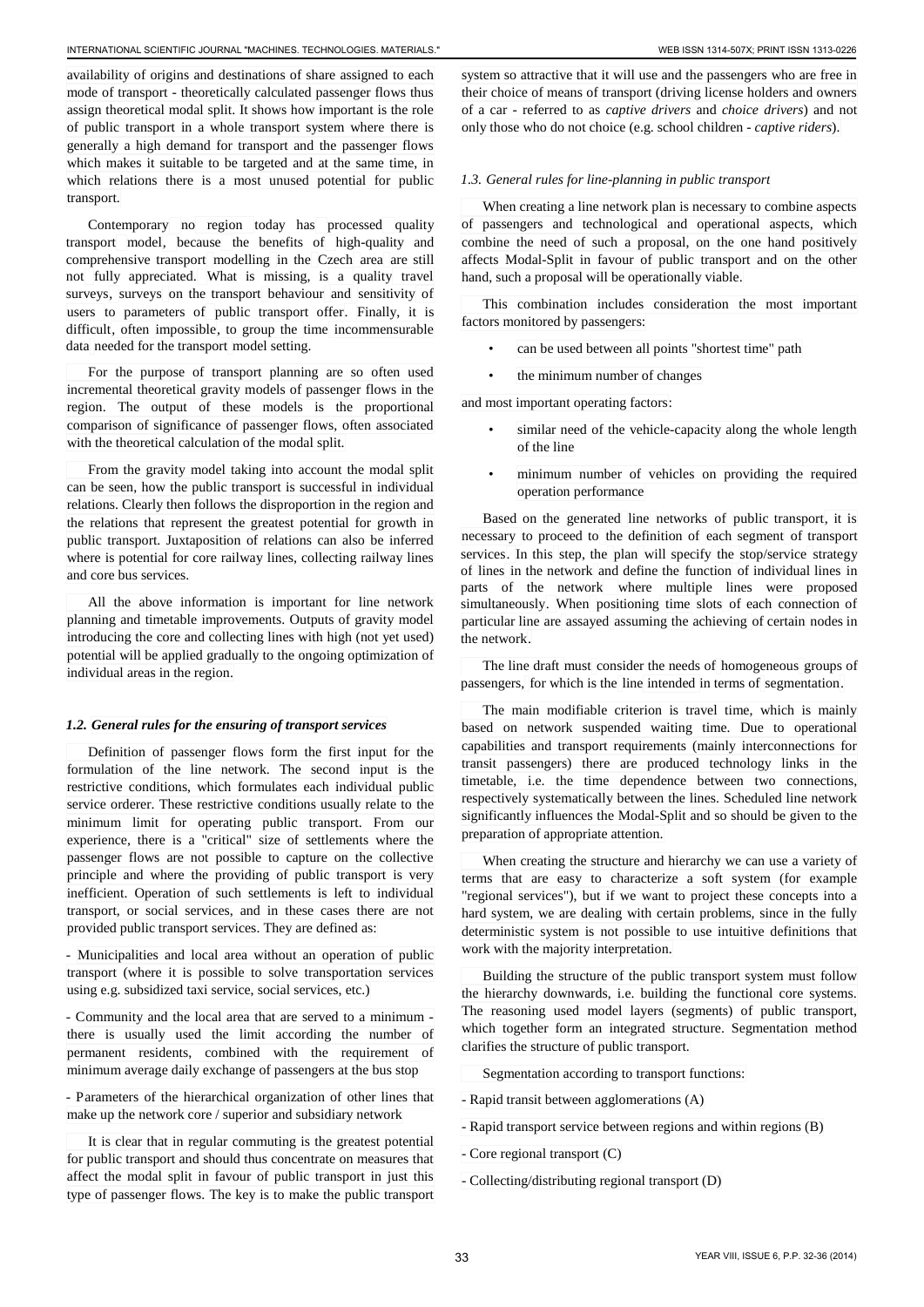- additionally it could be considered an alternative segment (E) of additional transport systems

The individual operating segments have with regard to the time competitive with individual transport general recommended length of intervals based on general assumptions that the mean waiting time for a service should not be longer than the actual travel time. In the segmented system by transport function is very difficult to define the concept of regional transport, which is essentially perceived very intuitive. In practice, although institutionally defined by another orderer, but the actual impact of passenger flows this definition does not logically.

Regional transport we can delineate the way that a regional transportation means all that falls within the daily commuting. The structure and size of the confidence ellipse can be so intuitively define the concept of regional transport, while regional transportation is implemented in this concept across all segments A - E.

#### *1.4. General principles of timetable design*

Timetable of public transport is a direct result of the application of transport planning in the area and determines the structure and form of the offer.

The distribution of types of timetables for timetables without a fixed interval and with fixed period so there is a choice of type:

- Classic commercial timetable (connections are spread in the projected traffic demand)

- Interval schedule (fixed intervals always unchanging within part of the operational period, without a broader network of interconnections)

- And integrated periodic timetable (systematic coordination of timetables of individual lines, which are used in the selected interconnected periodic nodes to achieve maximum of optimal connections, to create a coherent network-wide interconnected periodic timetable. Unified cycle time on all lines is observed throughout all the civil day. Local requirements are addressed beyond periodic system by additional special connections)

The following figure expresses general applicability of different types of schedules depending on demand and interval combination:



*Fig. 1: Models for the three levels of offer and demand (SMA und Partner)*

 In the concrete operational level is not easy to find a specific time / place to change the type of schedule, because if the individual lines are hierarchically interconnected, then the change type between fixed and without a fixed interval almost always at the expense of transfer relations.

 In the case of scheduled commercial applications are usually mostly covered with rush hours, which clearly determines the number of necessary sources (vehicles, staff), which are then often during the day unused. Commercial timetable means at our conditions almost always less operation performance than in periodic timetable and its ensuring is so associated with a relatively high proportion of fixed

The transition from a commercial timetable to periodic in the initial phase all of the vehicles needed to ensure the transport peak in the intervals seeded throughout the operational period. So decreases the relative loss per unit of output, even though the variable costs are rising. Increasing offer leads to a progressive increase in the number of passengers carried and thus a more favourable development of revenues and reduce pressure on operating compensation payments.

costs. The unit's performance is usually very expensive.

The main benefit of integrated periodic timetable is consistency of public transport offer for passengers. Simplicity, ease of memorability, transfers without undue delay, and above all territorial and network availability. The concept of periodic and integrated periodic timetable is particularly appropriate where there are large passenger flows without clearly grasp time requirements (as in the commercial timetable), while the frequency of operation cannot be so high as to be able to give up on interchange links (as in the interval schedule). The concept of integrated periodic timetable is currently the highest possible level of public services offer.

#### *1.5. Methods of circulation of vehicles and staff courses*

There are many methods of production cycles of vehicles and staff courses. In the methods of operations research, this is called the assignment problem to be addressed such as the Hungarian method, which is generally known, and therefore will not be reported in detail.

Number of vehicles on the line does not be in itself determinative of their circulation. In any software solution assignment problem is passed optimization confronted with the need for operational maintenance. Existing software currently cannot take into account the operational maintenance in a particular location in the network after driving certain number of kilometers necessary for operating the maintenance. Number of possible combinations gives rise to NP-hard problems. Most software allows you to manually enter the transition vehicle (connection/connection) - so if there is circulation, which is at the normal operating maintenance option noticeable time vehicle downtime for this maintenance, then the transition will be set manually and optimization of the number of vehicles will take place again with this restrictive condition. But this is a manual intervention, which must always be done by the user. In an extreme case, this intervention leads to an increase in the number of vehicles. Operating maintenance options and associated increases the regular number of vehicles, as well as the extent of empty runs are directly associated with the location of depots/service centers. Choosing the appropriate service center for line servicing is connected to the schedule - his appearance, scheduled downtime of connections etc.

# *2. Application methods of transportation planning to the operating area of Šumava*

On the concrete case of the operating regular public transport in the area Šumava in the region Jihočeský kraj were in the operational planning previous general principles applied. Jihočeský kraj is one of 14 regions in the Czech Republic responsible for ordering of public transport. Operating area Šumava is now generally geographically bounded by the towns of České Budějovice – Strakonice – Volary – Český Krumlov. Operational performance of around 1,38 million train-km per year providing 12 trainsets (vehicles), the average daily run of one vehicle is about 315 km in a day. This value is low and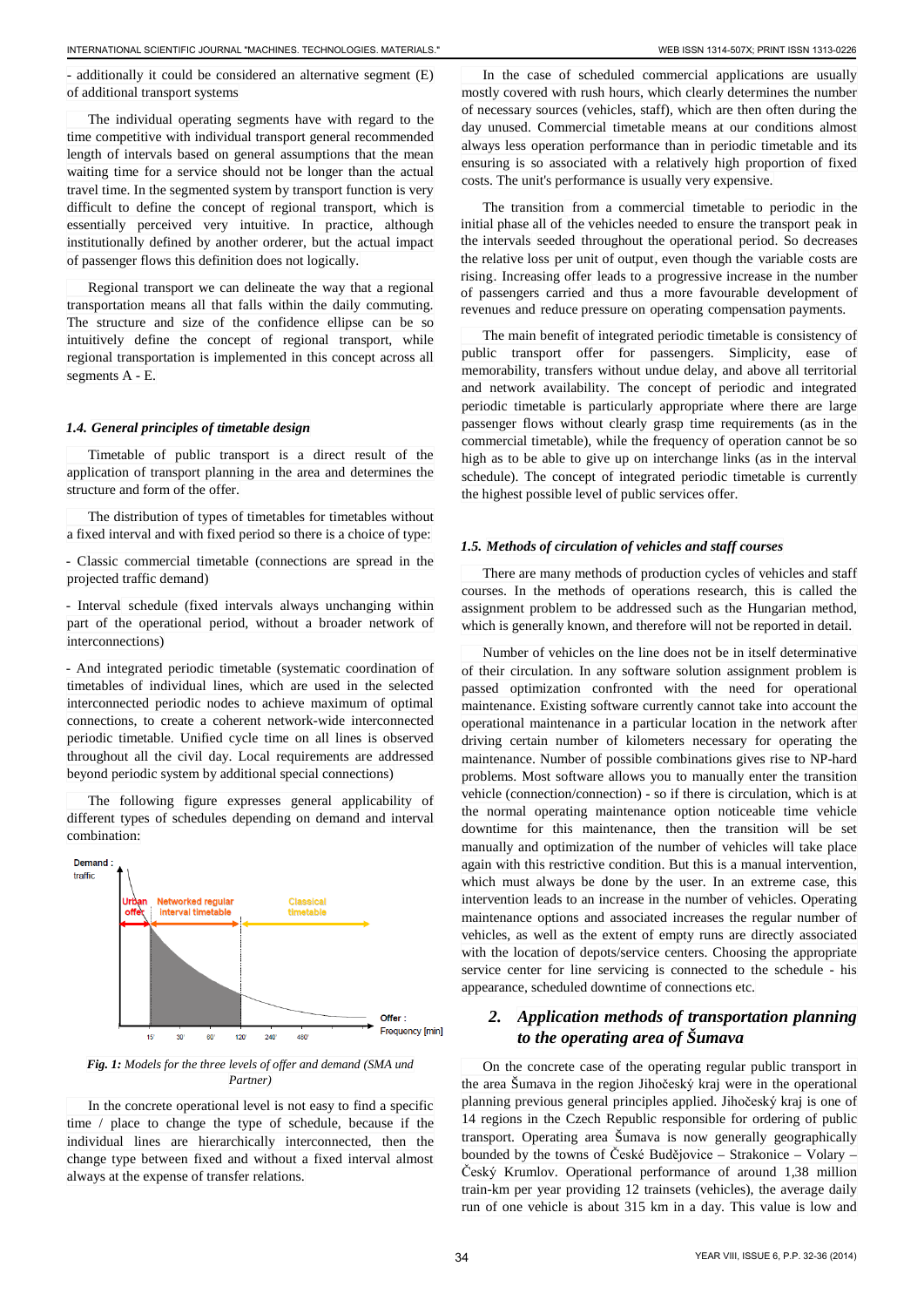create opportunities for increase. The costs associated with the vehicle (depreciation, maintenance), personnel costs (salaries, payments) and traction costs (fuel, electricity) are generally usually more than two-thirds of the total costs of transport capacity. When designing the most realistic operational concepts, from the outset attempt to apply maximum operating efficiency.

Operating concept Šumava is characterized by containing performances, that have character of purely regional transportation with daily commute, and performances, that are mostly tourist. Seasonality of several trains is so high, that in the summer, occupancy of individual connections are reaching to quadruple levels than during the off-season.

Based on the review of known facts about the occupation and load of individual train connections and CSO data were applied methods of timetabling leading to shorten of transfer- and travel times, with the following modifications:

- narrowing of transfer connections in the nodes
- introduction of fast regional trains in the peak tourist season (as a substitute for some of today's passenger trains)
- introduction of new embedded connections during the downtime of vehicles
- reducing the travel times during the tourist season contributed to the shortening of the vehicle-circulationtime, which extended the combinatorial possibilities for creation of their circulation and helped to reduce their number
- definition of the two-stage operation concept with identical demand of the number of the vehicles (where the second concept defined the requirements for modification of the infrastructure - with particular benefits to additional travel time reducing)

After designing of the basic structure of the periodic timetable and IPT-junctions were made minor changes in the raster of periodic timetable. In the morning peak hours were separately taken into account the requirements of the local time (starting times by significant employers, beginning of school hours) and the structure of IPT was often partially deflected. At the same time, during the morning peak hours was usually a structure of IPT preserved primarily in the main transport directions and main change linkages, which led to the minimization of the number of vehicles in the morning peak hour of the workday. It is just a morning peak hour of the working day, which determines the number of vehicles. The total volume of operational performace has been increased to 1,57 million train-km per year.

To minimize the number of vehicles in the network was used authors-own heuristic procedure, which can achieve such solution that takes into account the specifics of the operational processes (or as refueling or changing staff in a specific place, etc.). This procedure has 6 basic steps:

- 1) for every point in the network, where are starting or ending courses of single lines in the operational area, is created table of arrivals / departures
- 2) create a sets of "network conditional transitions" (such transitions of vehicles between course to course, whose failure leads to necessary occupying the default connection of an additional vehicle)
- 3) from these sets of network conditional transitions are by a sequence of courses created integrated continuous strings (the string terminates just at such place and time, when the vehicle has equivalent combination, crossing to another string - i.e. there does not arise network conditional transition)
- 4) individual strings are evaluated by its kilometric (for an operating treatment, or tanking) or time (in case of deployment of personnel and compliance with time breaks) length
- 5) thereafter follows coupling of strings into the complex circulation (for vehicles), or stays (for staff)
- 6) if the fact, that a string exceeds the beginning of the specified limit (the mileage or time duration), it is obvious, that it is necessary to use additional vehicle / personnel, which will further extend the possible combinations

This approach is equally usable for the production cycles of vehicles on road and rail, as well as for creating personal session. The procedure itself does not guarantee the creation of an optimal proposal (in terms of steady running vehicles, or optimal use of staff), provides however, that will be deployed only the minimum number of vehicles (or staff) in compliance to the boundary conditions. Limit to the number of vehicles in the application of this procedure lies in manual processing of approximately 30 vehicles, which from experience usually leads to the need for a combination of about 60-150 strings.

Application of these principles fully reflected in the operation costs. In operational area Šumava was the number of operating vehicles reduced by optimizing from 12 to 11, while the average daily running of the vehicle has increased from the current 315 km/day to the proposed 390 km/day. Since the extent of ordered transport was limited, it was not possible to further enhance the performance of vehicles. Such modified operational concept is prepared for the tender of Jihočeský kraj for selecting new rail-carrier.

## *3. Conclusion*

The overall problem of transportation planning is very extensive. The aim of this article is not to describe in detail all the procedures and methods, which hides behind each step of transportation planning. Transportation planning as such is a complex task that is involved in many scientific disciplines. Individual tasks are closely related and cannot be resolved individually, without overlap in the overall context of the transport plan. The aim was to go through the steps that are necessary from the initial entry, the need to create operational concept to final product, including its timetable technical support. It was also the purpose to show, that the theoretical rules compliance can be achieved by increasing operational efficiency.

On the specific case of the operating area Šumava in the region of Jihočeský kraj, these principles fully take effect, when the current number of vehicles has been reduced, performance volume slightly increased, and additionally it was observed shortening travel times. The operating concept was also prepared for two states of operation without modification of the infrastructure, and with infrastructure modifications. To ensure upward compatibility are both operational concepts optimized for the same number of vehicles, and the differ is in benefits in the region in the travel times. Thus prepared optimized operational concept is ready for the competition on the rail-carrier. In the case of market opening of public services should be preparation of the operational concept performed together with operational optimization. It´s one of the few ways to ensure long-term sustainability of public rail services. In a liberalized bus market in the